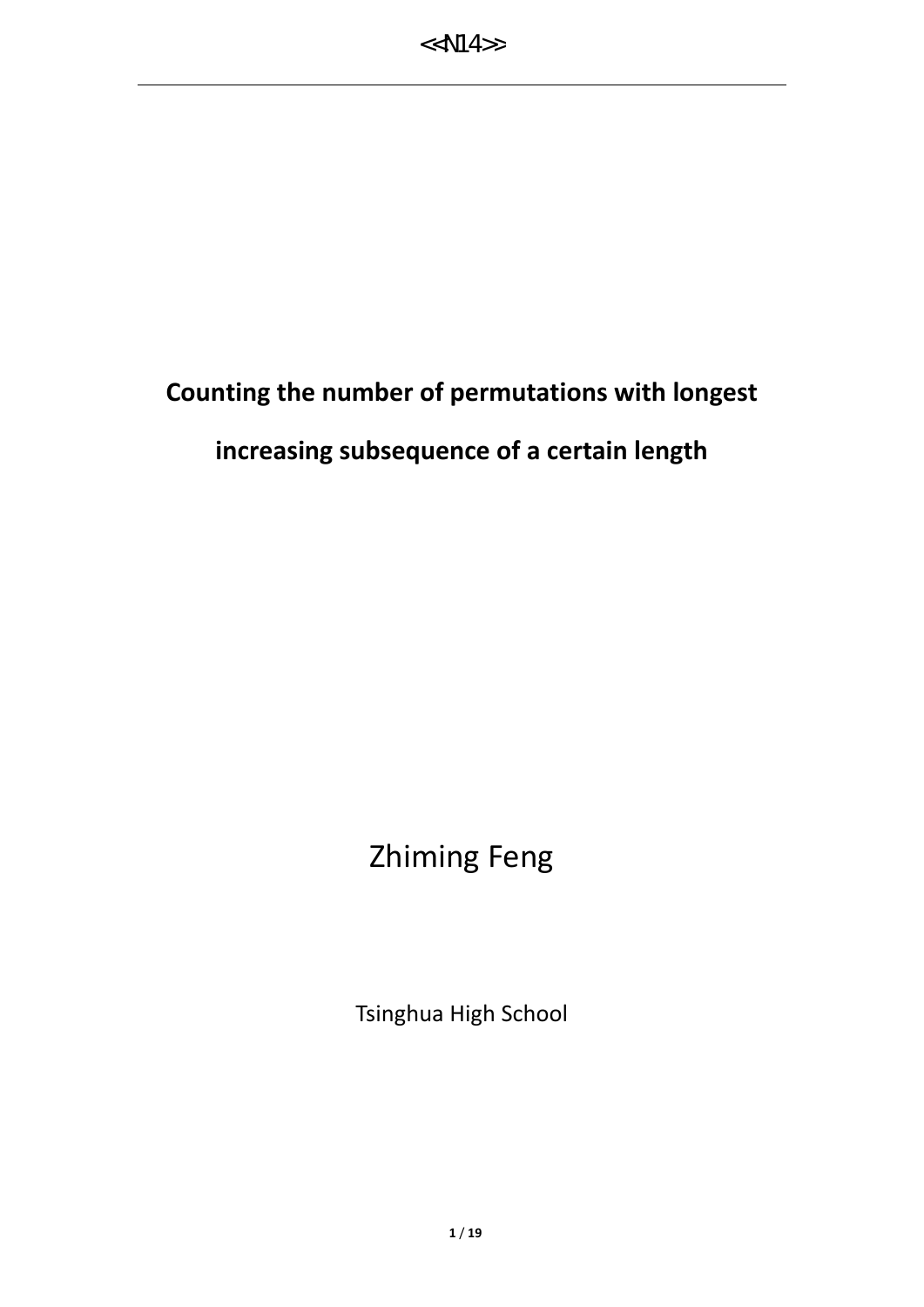## **Abstract**

 This essay mainly involves a method to count the number of permutations of size n with length of the longest increasing subsequence equal to 2. The question is raised as the research project of Algebraic Combinatorics in 2016 Tsinghua Math Camp. This essay will show the relationship between a permutation's longest increasing subsequence and its corresponding Robinson-Schensted map. Moreover, the essay will develop a general formula to count the number with the help of the hook length formula.

 The key point of this essay is the Robinson-Schensted map. This marvelous map builds a bijection between pairs of standard Young tableaux with n boxes and *S<sup>n</sup>* (the permutation group of n), which change a problem of permutation into a problem of standard Young tableau.

 Different from linear algebra and calculus, combinatory doesn't involve complex computing procedure and complicated partial differential equations. In this essay you will not see gigantic matrixes and notations like  $\varGamma^{k}{}_{ij}$ . It is all pure thoughts and ideas that push me forward and enable me to continuously transform the original question into its equivalent but friendlier form for me to tackle with.

**Key words**: Robinson-Schensted map; longest increasing subsequence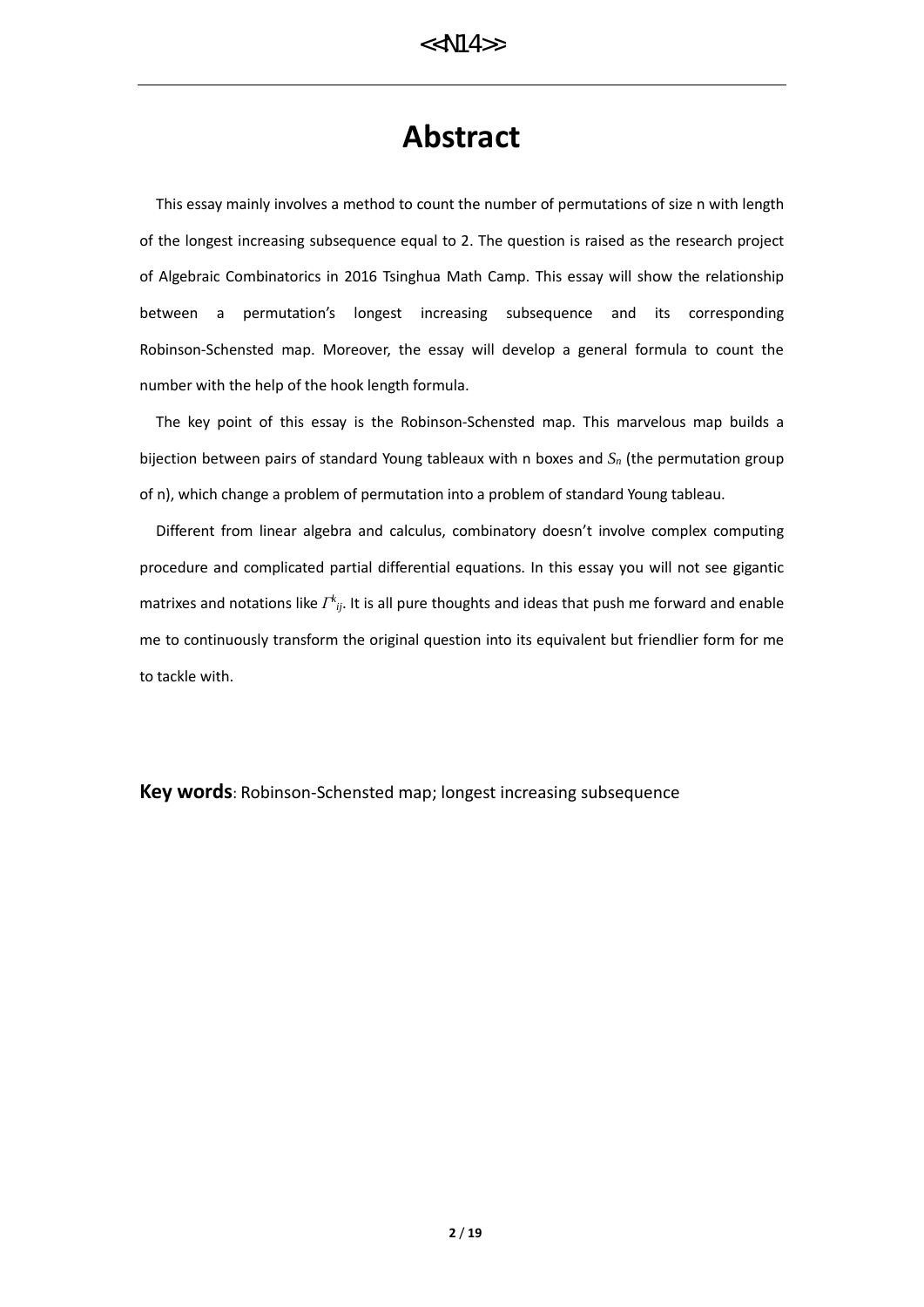# **Counting the number of permutations with longest increasing subsequence of a certain length**

### **1 The Problem**

Here is the problem that is raised as the research project of Algebraic Combinatorics in 2016 Tsinghua Math Camp: Count the number of permutations of size n with length of the longest increasing subsequence equal to 2.

This essay is going to show a new combinatorical method to this widely solved problem.

### **2 The hook length formula**

The hook length formula is a formula to count the number of Young tableau. Let us recall the definition of Young tableau and hook length.

#### **Definition 2.1**

**A Young diagram is a finite collection of boxes arranged in left-justified rows, with the row length in non-increasing order. A Young tableau is obtained by filling in the boxes of the Young diagram with number 1~n, following the rule that the numbers are left-to-right and up-to-down increasing.**

#### **Definition 2.2**

Set the coordinate of the box at the  $i^{th}$  row and the  $j^{th}$  column in a Young diagram as  $(i,j)$ . The **hook length of this box is the number of boxes in the same Young diagram of which their coordinate**  $(a,b)$  **satisfy:**  $a=i$ ,  $b \geq j$  **or**  $b=j$ ,  $a \geq i$ .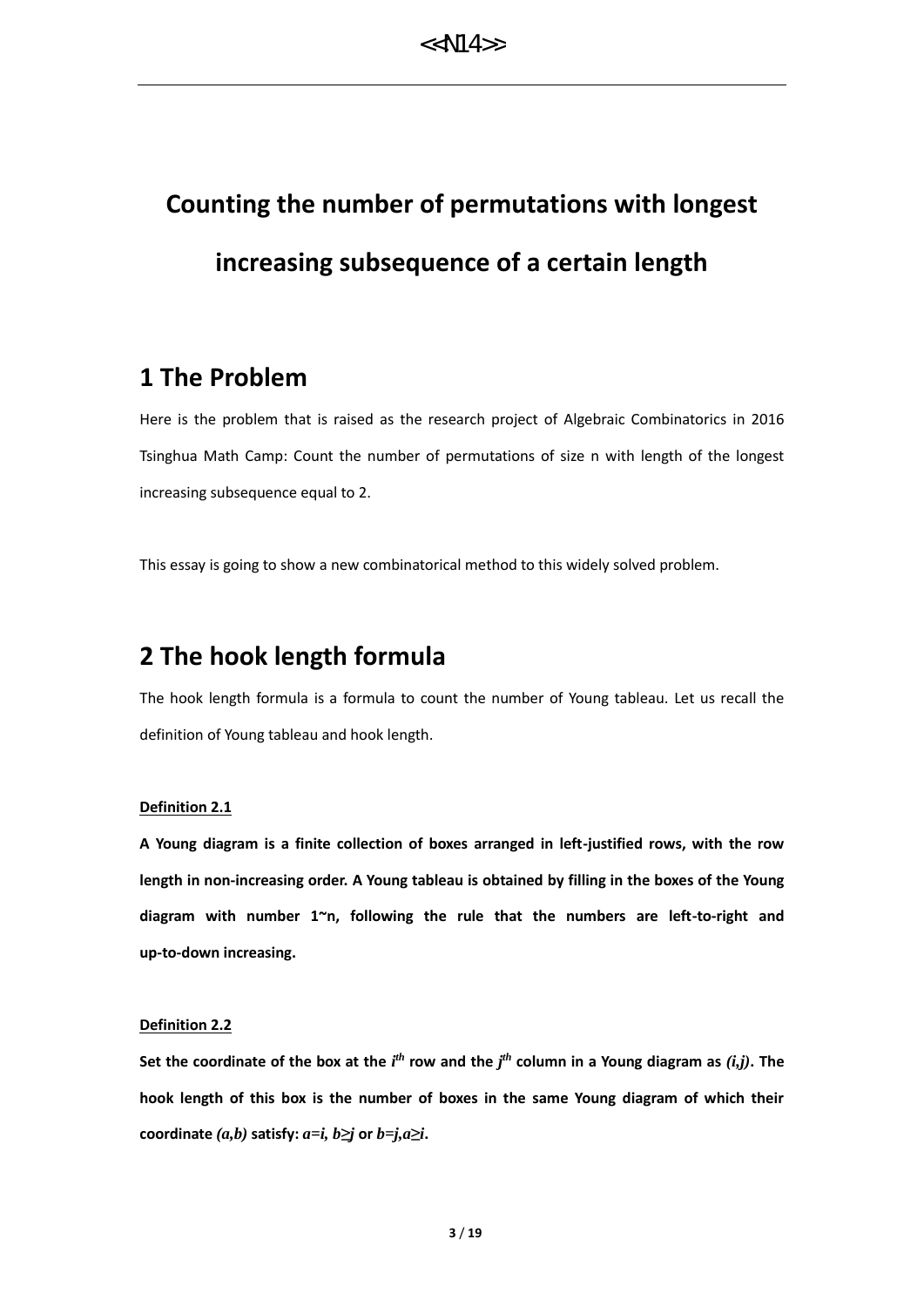$n!$ 

 $\mathbf{1}$  $\overline{2}$ 

Let us recall the hook length formula.

#### **Theorem 2.1**

 $\prod_{s\in\gamma}h(s)$ **Set**γ**as a Young diagram**,**then the number of Young tableau in the shape of**γ**is n is the number of boxes that** γ**contains, s is the box of**γ**, h(s) is the hook length of s.**

When dealing with the problem, we only need to prove a special case of Theorem 2.1 which is partitions of length 2.

**Proof** Using induction. When  $n=2$ , there is only one two-row Young diagram

According to Theorem 2.1, the number of Young tableau in the shape of this diagram should be

*2*!*/2\*1=1*. And there is exactly one Young tableau of this shape which is As a result, Theorem 2.1 holds true for partitions of length 2 when *n=2*.

Assume Theorem 2.1 holds true when *n=k-1*, consider the case of *n=k*. Three subcases are supposed to discuss.

#### **Subcase 1 There is only one box in the second row of Young diagram**

Because k is the biggest among  $1 \times k$ , the possible places for k to appear in the corresponding Young tableau of this subcase are either the last box of the first row or the only box in the second row. Erase k, two kinds of Young tableau with (k-1) boxes will be got.

| One is       | $k-1$ |
|--------------|-------|
|              |       |
|              | $k-2$ |
| The other is |       |

Here (k-1), (k-2) and 1 refer to the number of boxes in that row. Same goes for the following graph.

Meanwhile, these two kinds of Young tableaux with (k-1) boxes can be changed into the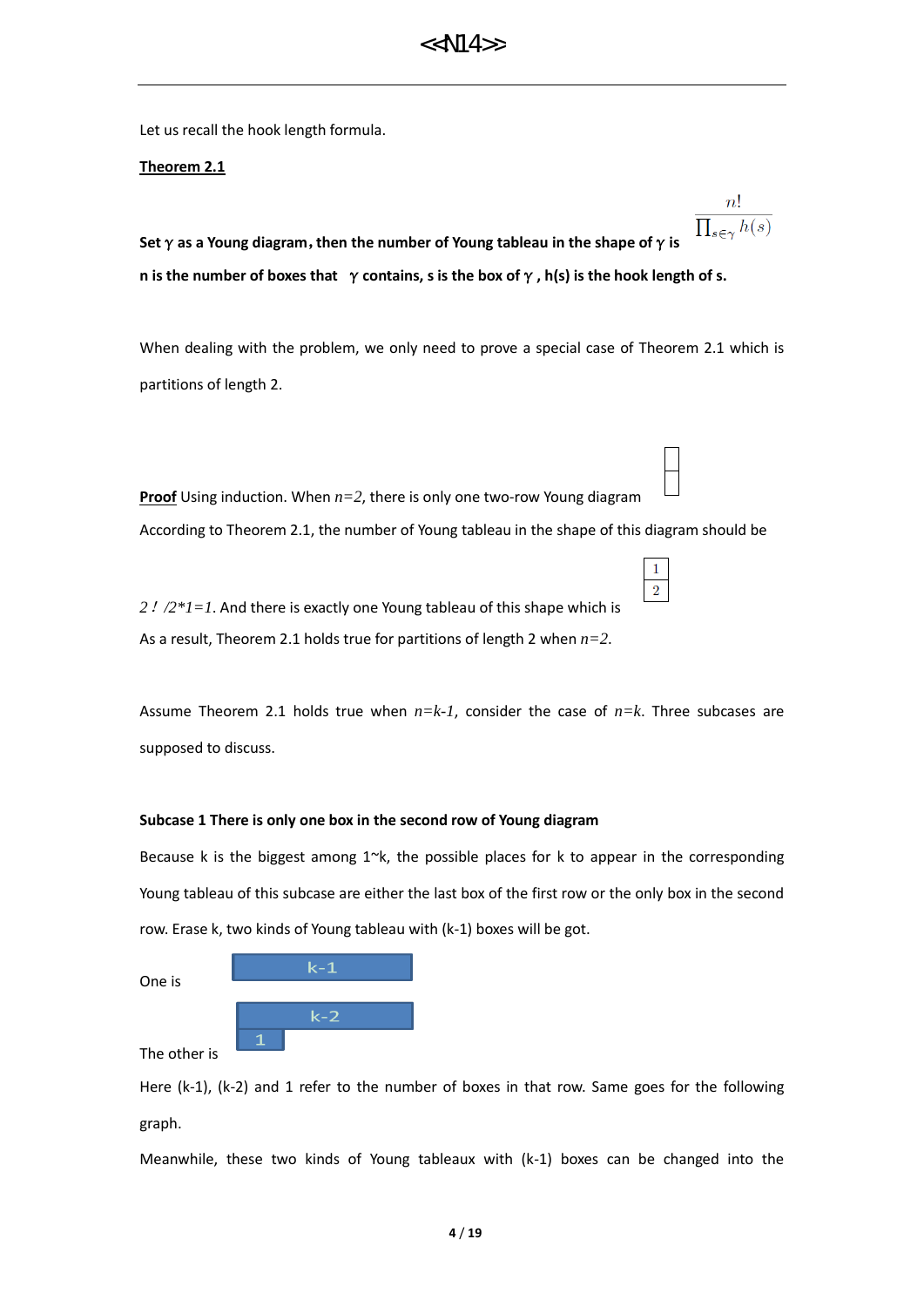corresponding Young tableau of this subcase by adding the box filled with k at the tail of the first row. Thus, a bijection has been built up between the corresponding Young tableau of this subcase and two kinds of Young tableaux with (k-1) boxes.

Therefore, there would be an equation like:



assumption of induction. However it is obvious to tell that the result is 1 according to Definition

2.1.

According to the assumption of induction, the left hand side

$$
= I + \frac{\frac{(k-1)!(k-2)}{(k-1)!}}{1} = I + k - 2 = k - I = \frac{k!(k-1)}{k!}
$$

As a result, Theorem 2.1 holds true for this subcase.

#### **Subcase 2 The length of the two rows of the Young diagram is the same.**

This subcase will only appear when k is even. In this subcase there is only one place for k to appear in the corresponding Young tableau which is the last box of the second row. Thus, the equation appears to be in this way:



be got.

As a result, Theorem 2.1 holds true for this subcase.

#### **Subcase 3 Other cases**

For other cases, the equation appears to be in this way where  $a+b=k$ :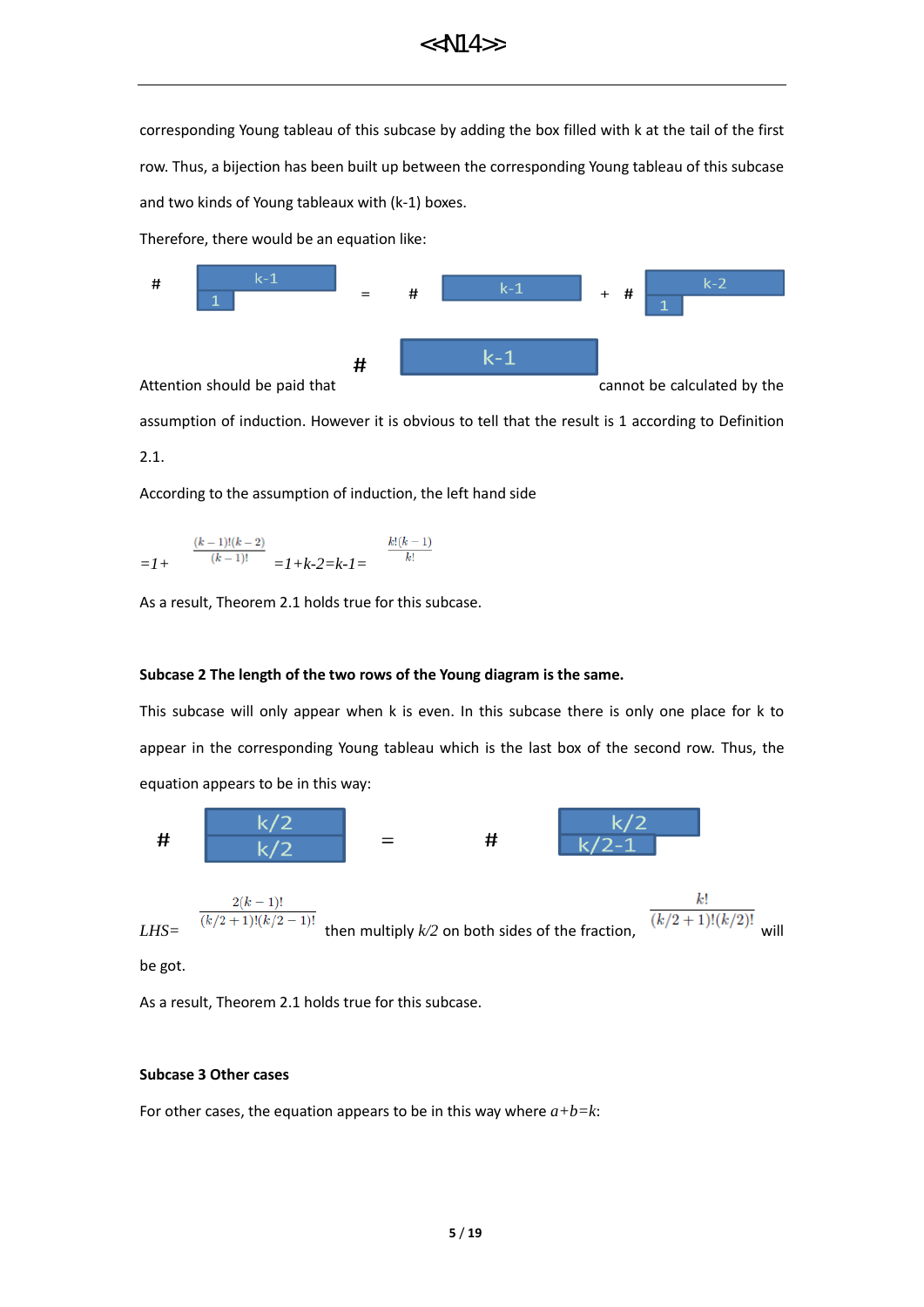$<<$ N14>>

$$
LHS = \frac{\frac{(k-1)!(a-b)}{a!b!} + \frac{\frac{(k-1)!(a-b+2)}{(a+1)!(b-1)!}}{a+1}}{b}
$$
  
= 
$$
\frac{\frac{(k-1)!(a^2 - ab + a - b)}{(a+1)!b!}}{b+1} + \frac{\frac{(k-1)!(ab-b^2 + 2b)}{(a+1)!b!}}{b+1}
$$
  
= 
$$
\frac{\frac{(k-1)!(a+b)(a-b+1)}{(a+1)!b!}}{b+1} = \frac{k!(a-b+1)}{(a+1)!b!}
$$

As a result, Theorem 2.1 holds true for this subcase

According to above, Theorem 2.1 holds true for all three subcases when *n=k*. By induction, we could tell that Theorem 2.1 holds true for partitions of length 2.

### **3 The Robinson-Schensted map**

Let us recall the Robinson-Schensted map.

#### **Theorem 3.1**

**For every permutation** *σ*∈*Sn***, there will be a corresponding Robinson-Schensted map of which:**

- **(1) This map has two rows**
- **(2) The first row consists of (n+1) Young tableaux p0~pn. Tableau p0***=*<sup>∅</sup> **and the way to generate tableau p(k) is to insert** *σ***(k) into tableau p(k-1), if** *σ***(k) is larger than every number in the first row of tableau p(k-1) then it is supposed to be inserted at the last column of the first row. Otherwise pick out the smallest number which is larger than**  $\sigma(k)$ **,** *σ***(k) replaces its place and that number will go into the second row to apply the same insertion rule until a number is placed at the last row of a column.**
- **(3) The second row consists of (n+1) Young tableaux q0~qn. Tableau q0***=*<sup>∅</sup> **and the way to generate tableau q (k) is to add k to tableau q (k-1) at the bonus place of tableau p (k) compare with tableau p (k-1).**

**Proof**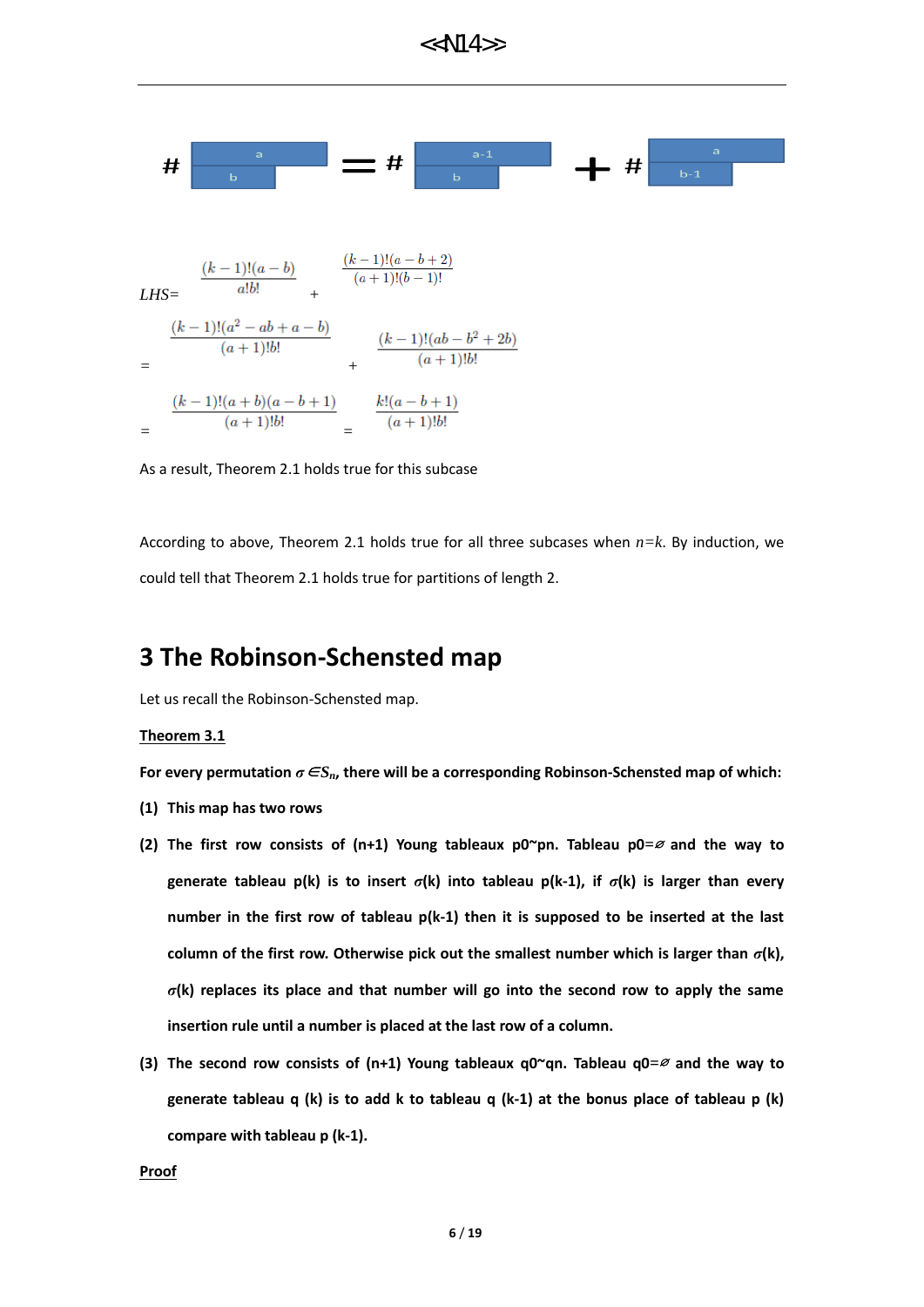In [1], Schensted had offered an outline of the proof of Theorem 3.1. Following is a more detailed discussion.

The thing need to be proved is that after operating the insertion rule on tableau  $p (k-1)$  and tableau q (k-1), they are still Young tableaux, for every  $k \in \{1, 2, \ldots n\}$ 

First prove that tableau  $p$  (k-1) is still a Young tableau after an operation. The proof will be divided into two parts. Part one is to prove that the shape still satisfies the feature of a Young diagram. Consider the possible effects that an operation will bring to the length of the rows in tableau p (k-1). If the inserted number is larger than any other number in that row, then the length of that row will increase by one otherwise the length will remain the same. Therefore, the only illegal case we need to prove doesn't exist is that before the operation the length of the two rows are the same while after the operation the length of upper row doesn't change but the length of the below row increase by one. Set the largest number of the upper row before the operation is *x*, the largest number of the below row before the operation is *y*, the number that inserts to the below row is  $z$ . According to the insertion rule,  $z$  must come from the upper row and *z* is larger than any other numbers in the below row. Therefore, the relationship between *x*, *y* and *z* goes like this: *y< z≤x*. However, according to Definition 2.1, there should be *y>x*, which is a paradox.

Part two is to prove that the number still satisfies the rule of Young tableau after operation. First check the row. If an inserted number is the larger than any other number in a row, then it will be placed at the last column which still makes this row left-to-right increasing. Otherwise there will be a replacement. Set the inserted number as *a*, the number that is replaced as *b*. Assume in tableau p (k-1), *b* is between *{c}* and *{d}* (notation "*{ }*" means it could be nonexistent). Since *b* is the smallest number that is larger than *a*, *{c}* is smaller than *b* thus smaller than *a*. After the operation, *a* is between  ${c}$  and  ${d}$  and their relationship goes like  ${c}$  <a<br/><br/> ${c}$  <a<br/>( ${d}$ ), which is still left-to-right increasing. Then check the column. First prove that every number in tableau p (k-1) cannot jump to its right column after the operation. This obviously goes true for those who don't move. For those who move, assume they can jump to their right columns , set one of them as *e*. Suppose in tableau p (k-1), e stays at the *i*<sup>th</sup> row the *j*<sup>th</sup> column then after the operation it will be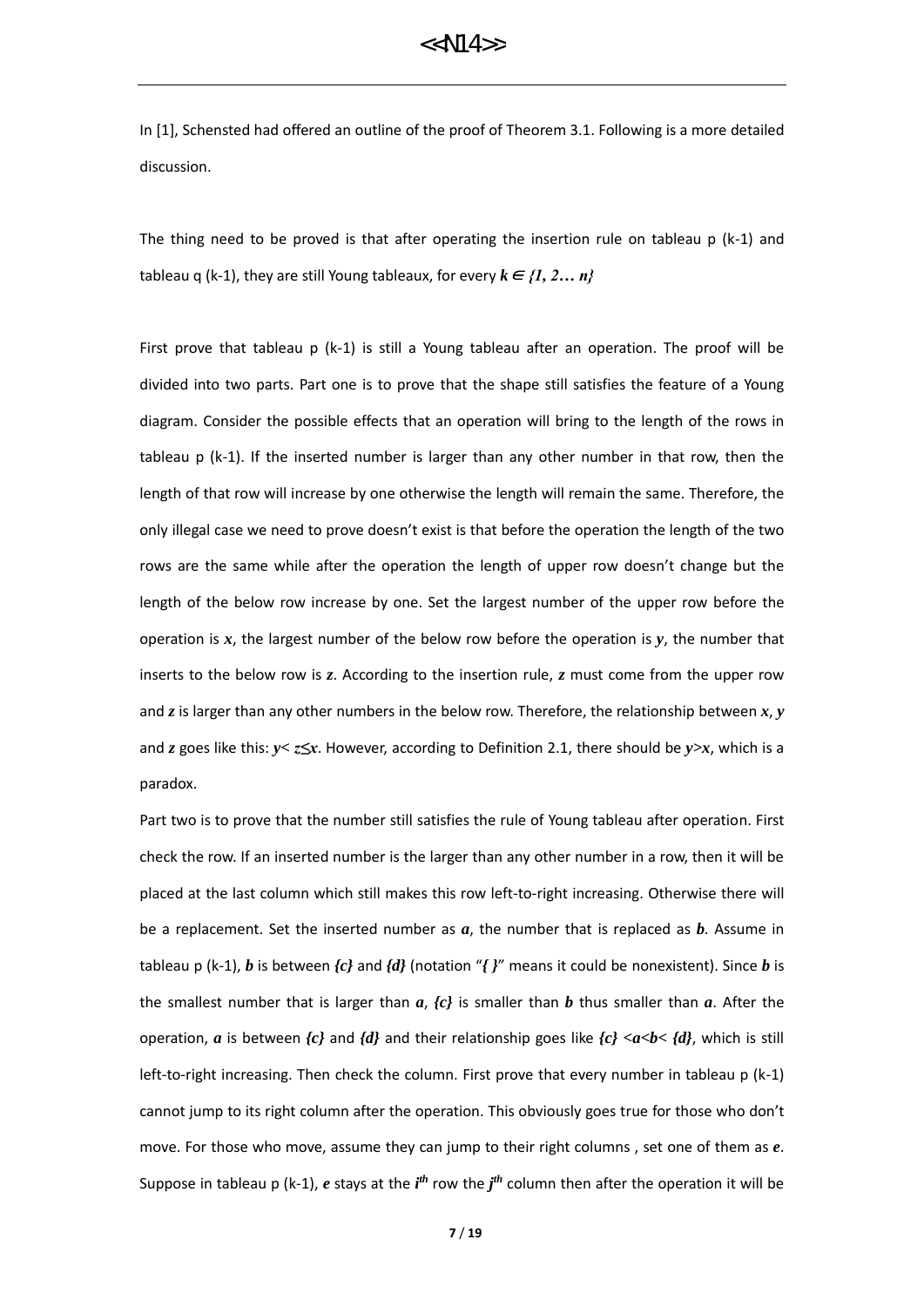at the  $(i+1)^{th}$  row the  $k^{th}$  column where  $k$  $> j$ . According to the insertion rule,  $e$  is larger than the number at the  $(i+1)^{th}$  row the  $j^{th}$  column. However, according to Definition 2.1, the number at the  $(i+1)$ <sup>th</sup> row the *j*<sup>th</sup> column should be larger than the number at *i*<sup>th</sup> row the *j*<sup>th</sup> column before the operation, which is *e* itself. Therefore it is a paradox. So *k* should be no larger than *j*. Consider the number right under the *e* after the operation. It is not smaller than then the number that has been replaced by *e* therefore is larger than *e*. Consider the number right above e after the operation. If  $k \leq j$ , e is larger than the number at the  $i<sup>th</sup>$  row the  $k<sup>th</sup>$  column before the operation thus is larger than the number at the  $i<sup>th</sup>$  row the  $k<sup>th</sup>$  column after the operation. If  $j=k$ , there is only one possibility that the number at the  $i^{th}$  row the  $j^{th}$  column after the operation replaces  $e$ . Then according to the insertion rule, it is clear to tell that *e* is larger then it. As a result, after the operation the number is still up-to-down increasing.

After checking the shape, the row and the column, it can be concluded that tableau  $p$  (k-1) is still a Young tableau after the operation.

A corollary has to be introduced before proving tableau q (k-1) is still a Young tableau after the operation.

**Corollary 3.1.1 In the Robinson-Schensted map, the shape of tableau p (k) and the shape of tableau q** (k) are the same, for every  $k \in \{0, 1, \ldots n\}$ .

#### **Proof**

Because tableau p0=tableau q0*=*<sup>∅</sup> and the bonus box tableau q(k) has compare with tableau  $q(k-1)$  is the same as the bonus box tableau  $p(k)$  has compare with tableau  $p(k-1)$ . Therefore the shape of tableau p (k) is the same as tableau q (k) for every  $k \in \{0, 1, ..., n\}$ .

Since we have proved that tableau  $p(k-1)$  is still a Young tableau after the operation, according to Corollary 3.1.1, the shape of tableau  $q(k-1)$  still satisfies the feature of a Young diagram after the operation. Meanwhile, according to the insertion rule, the inserted number for tableau q(k-1) is *k*, which is larger than every number in tableau  $q(k-1)$ , and the inserted place must be the last column of a row therefore the row and the column are both checked. As a result, tableau q (k-1)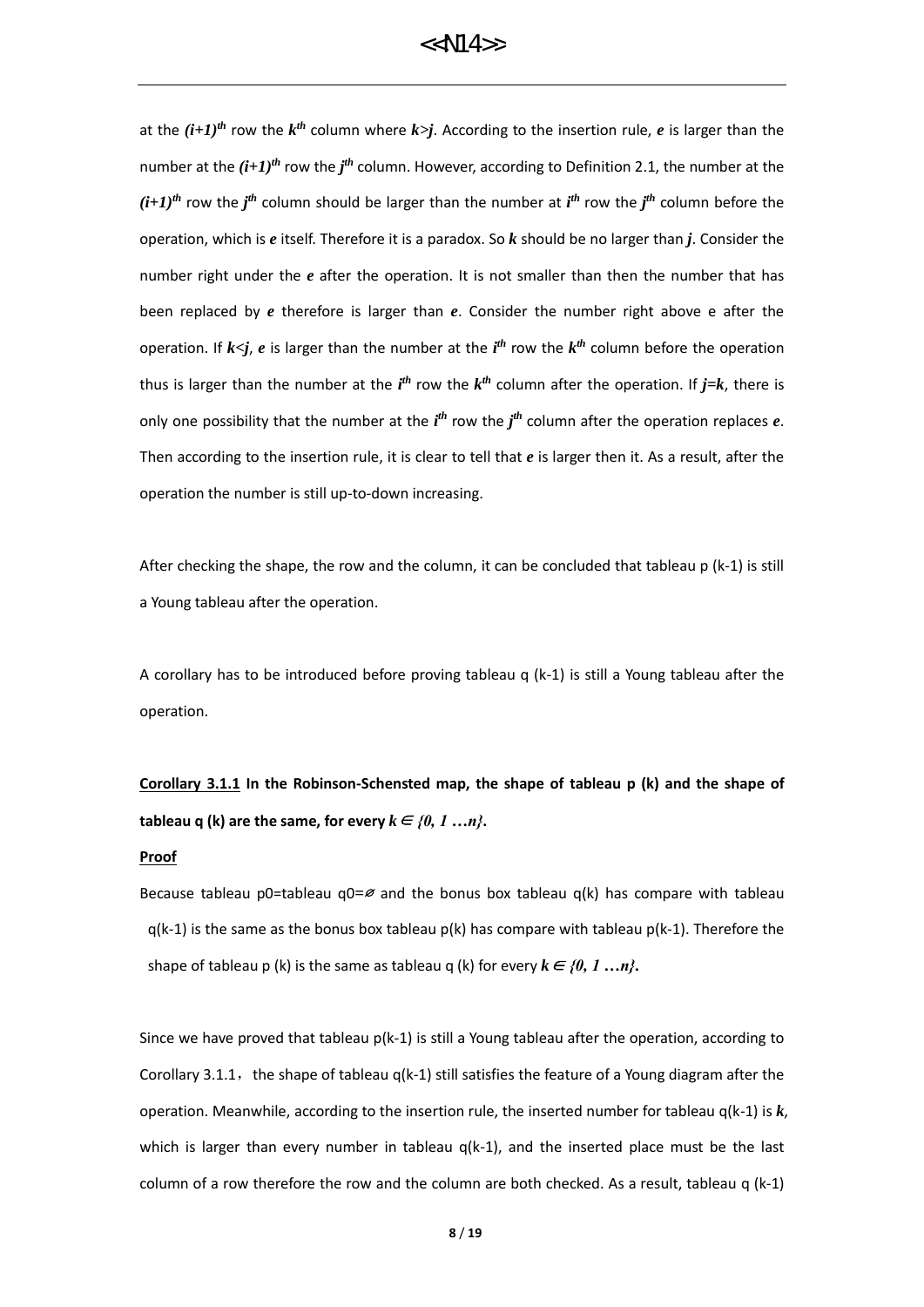is still a Young tableau after the operation.

**Corollary 3.1.2 The Robinson-Schensted map is invertible. Different pair of tableau p (n) and tableau q (n) will be correspondent with different permutation**  $\sigma \in S_n$  **and each pair is correspondent with only one permutation.**

#### **Proof**

First consider the possible place for *n* to appear in tableau q (n). Claim that it must be at the last column of a row otherwise it cannot be a Young tableau after erasing *n*. Denote *X<sup>n</sup>* to be the number that inserts into tableau p (n-1) which means  $\sigma(n)=X_n$ . If in tableau q (n), *n* is at the first row the last column then in tableau p (n), *X<sup>n</sup>* is also at the first row the last column. If in tableau q (n),  $n$  is at the  $i<sup>th</sup>$  row the last column where  $i \neq 1$ . Then it is clear to tell that several replacements happened when  $X_n$  inserting to tableau p (n-1). Denote the number at the  $i^{th}$  row the last column in tableau  $p(n)$  to be  $Y_i$ , then in tableau  $p(n-1)$   $Y_i$  must be at the  $(i-1)^{th}$  row and the number that replace  $Y_i$  is the largest number that is smaller than  $Y_i$  in the  $(i-1)^{th}$  row of tableau p(n). Denote it to be *Y (i-1)*. Using the same method, which is pick out the largest number that is smaller than  $Y_{(i-1)}$  in the  $(i-2)^{th}$  row of tableau  $p(n)$ , can find out  $Y_{(i-2)}$ . Repeat the same process until finding out  $Y_I$  in the first row of tableau p (n). It is obvious to tell that  $Y_I$  is  $X_n$ . Erase *n* in tableau q (n) will obtain tableau q (n-1). If *n* is at the first row the last column in tableau q (n), then erasing the box at the first row the last column in tableau  $p(n)$  will obtain tableau  $p(n-1)$ . If *n* is at the *i th* row the last column in tableau q (n) where *i≠1*. Then the operation goes like replace  $Y_{(i-1)}$  with  $Y_i$ , replace  $Y_{(i-2)}$  with  $Y_{(i-1)}$  etc. Until  $Y_i$  is replaced by  $Y_2$  then erase the box where  $Y_i$ used to stay. In this way, tableau p(n-1) will be obtained. Repeat this process, we could draw out the whole map and get the permutation  $X_1X_2...X_{(n-1)}X_n$ . Since  $Y_1, Y_2...$ ,  $Y_i$  are something of the largest, they are unique. Therefore the *X<sup>n</sup>* being generated by them is also unique. As a result, the permutation which the pair of tableau  $p(n)$  and tableau  $q(n)$  is correspondent with is unique.

Following is going to prove that different pairs of tableau  $p(n)$  and tableau  $q(n)$  is correspondent with different permutations. Theorem 3.1 has actually built up a function that reflect tableau p(i) to tableau p (i+1) (as well as for tableau q(i) to tableau q(i+1)) for every *i*∈*{0,1,…(n-1)}*. Denote this as *g*. While the operation mentioned in the above paragraph is a function that reflect tableau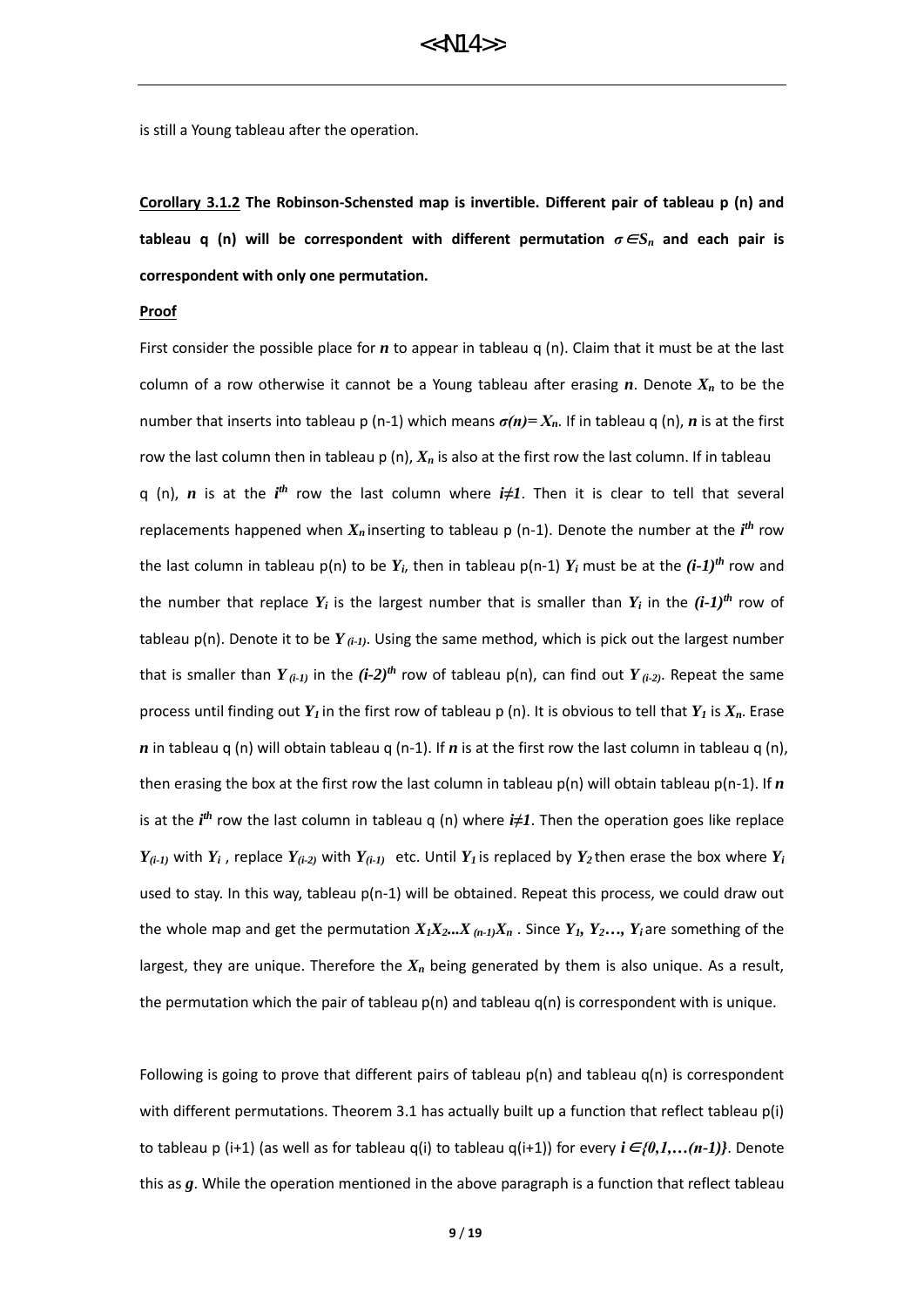p(i+1) to tableau p(i) (as well as for tableau q(i+1) to tableau q(i)) for every  $i \in \{0,1,...(n-1)\}$ . Denote this as *h*. The relationship between *g* and *h* goes like *g•h(tableau p(i+1))=tableau p(i+1)*;  $h$ **·**g(tableau pi)=tableau pi. Therefore, h equals to  $g$ <sup>-1</sup>. As a result,  $h^{(n)}$  equals the inverse of  $g^{(n)}$ . Theorem 3.1 tells that  $g^{(n)}$  is injective, thus  $h^{(n)}$  is injective which means different pairs of tableau p(n) and tableau q(n) is correspondent with different permutations.

With Theorem 3.1 and Corollary 3.1.2, the essence of the Robinson-Schensted map could be discovered.

**Corollary 3.1.3** The Robinson-Schensted map is a bijection between a permutation  $\sigma \in S_n$  and a **pair of Young tableaux with n boxes.**

# **4 The Robinson-Schensted map and the longest increasing subsequnce**

#### **Definition 4.1**

**If** *σ*∈*Sn***, define the length of the first row of its Robinson-Schensted map as the length of the first row of tableau p (n).**

#### **Theorem 4.1**

**For every permutation, the length of its longest increasing subsequence is the length of the first row of its corresponding Robinson-Schensted map.**

#### **Proof**

In [2], Simon Rubinstein-Salzedo has proved Theorem 4.1 using the basic subsequence. Recall that for a positive integer  $j$ , the  $j<sup>th</sup>$  basic subsequence is a chronology of the numbers that, at some point in the Robinson-Schensted map, occupy the *j th* column in the first row. Note that each basic subsequence is decreasing, it can be concluded that the length of the longest increasing subsequence of a permutation is no larger than the number of the basic subsequence, which is the length of the first row of the permutation's corresponding Robinson-Schensted map.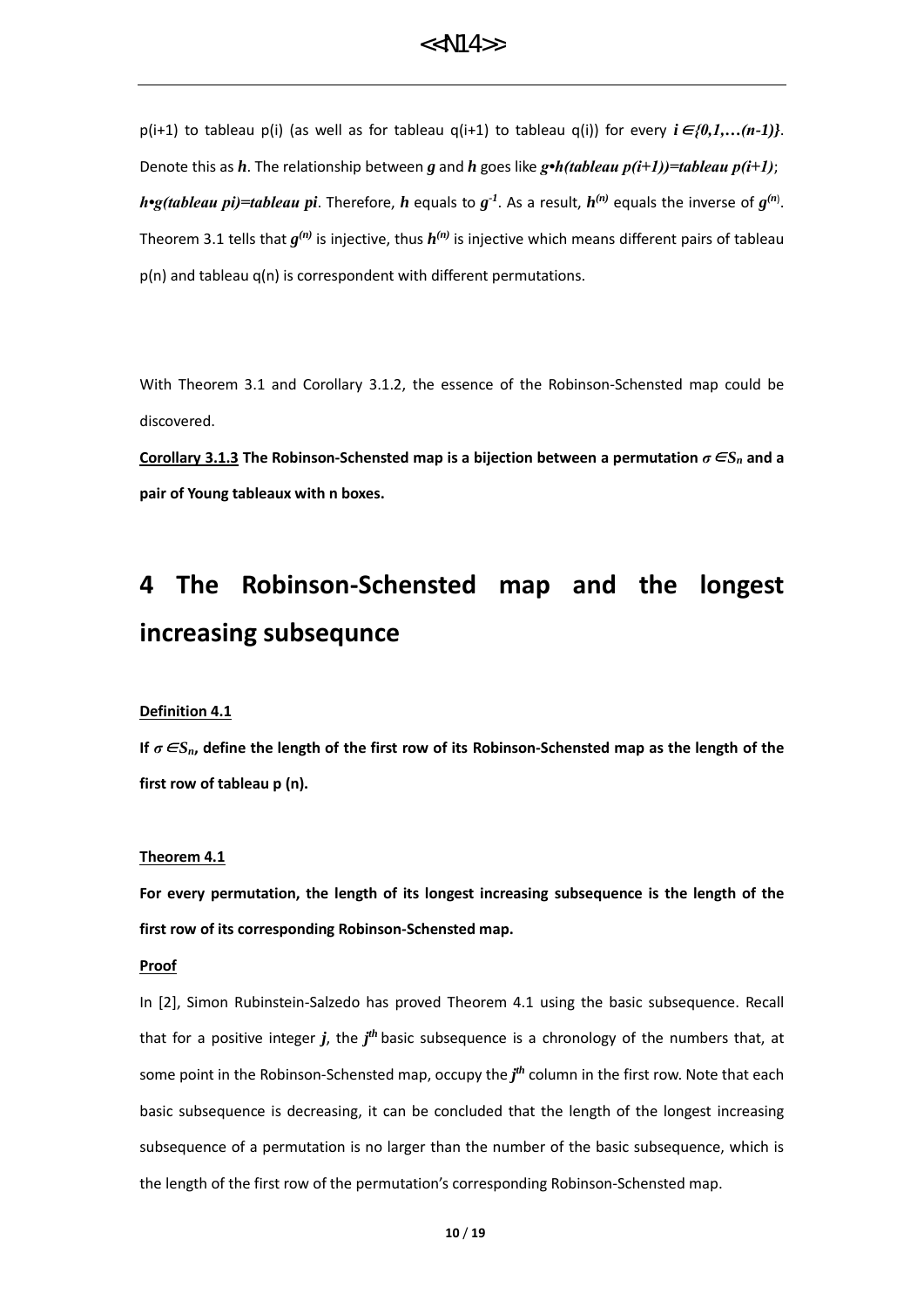Suppose there are altogether *r* basic subsequences. The way to find an increasing subsequence whose length is *r* is: First randomly pick out a number in the *r th* basic subsequence, call it *X<sup>r</sup>*. Then pick out the number which is at the left of  $X_r$  when  $X_r$  first appear in the tableau, call it  $X_{(r-1)}$ . Because  $X_r$  first appear at the first row the  $r^{th}$  column,  $X_{(r-1)}$  must be at the first row the  $(r-1)^{th}$ column which means  $X_{(r-1)}$  belongs to the  $(r-1)^{th}$  basic subsequence. Meanwhile, according to the insertion rule,  $X_{(r-1)} \prec X_r$ . Repeat this process until we pick out *r* numbers from *r* basic subsequences respectively, their relationship goes like:  $X_1 > X_2 > ... > X_{(r-1)} > X_r$ . As a result,  $X_1X_2$ ,  $X_1X_2$ , is a increasing subsequence of length *r* which makes it the longest increasing subsequence.

#### **Definition 4.2**

**If** *σ*∈*Sn***, define the length of the first column of its Robinson-Schensted map is the length of the first column of tableau p (n).**

Similarly, we have:

#### **Theorem 4.2**

**For every permutation, the length of its longest decreasing subsequence is the length of the first column of its corresponding Robinson-Schensted map.**

Theorem 4.1 enables the initial problem to be transformed into: Count the number of permutation *σ*∈*S<sup>n</sup>* which the length of the first row of the corresponding Robinson-Schented map is 2.

### **5 Problem Transformations**

The following theorems can further transform the problem.

#### **Theorem 5.1**

**For permutation** *σ*∈*Sn***, the number of their Robinson-Schensted maps whose length of the first row is k is the square of the number of the Young tableau which is made up by n boxes and**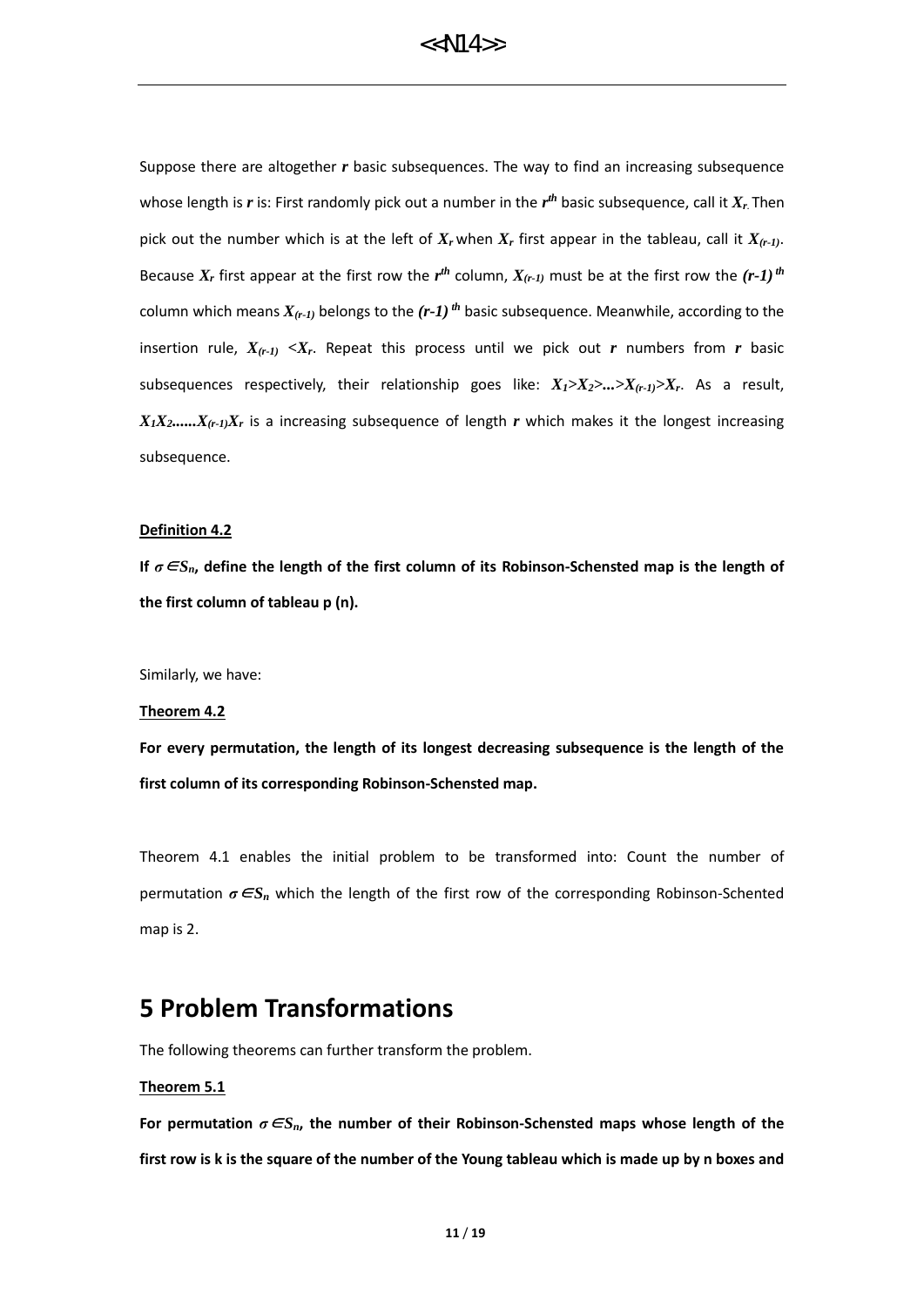#### **the length of the first row is k.**

#### **Proof**

Construct a set *A= {Young tableau made up by n boxes | the length of the first row of the Young tableau is k}*. According to Definition 4.1, tableau p (n) should belong to *A* while tableau q (n) should belong to A as well. Therefore, there are altogether  $|A|^2$  pairs of tableau p (n) and tableau  $q(n)$ . According to Corollary 3.1.2, every one of this  $\left|AP\right|$  pairs is correspondent with a different and unique permutation which means a different and unique Robinson-Schensted map. Therefore, the number of the Robinson-Schensted map is  $\ket{A}^2$ .

#### **Corollary 5.1.1**

**For permutation** *σ*∈*Sn***, the number of their Robinson-Schensted maps whose length of the first column is k is the square of the number of the Young tableau which is made up by n boxes and the length of the first column is k.**

With the help of Theorem 5.1, the problem could be further transformed into: Count the number of the Young tableau which is made up by n boxes and the length of the first row is 2, and then take square of the result.

The following theorems are helpful to continue transforming the problem.

#### **Theorem 5.2**

For permutation  $\sigma \in S_n$ , the number of the permutation whose length of the longest increasing **subsequence is k equals to the number of the permutation whose length of the longest decreasing subsequence is k.** 

#### **Proof**

Assume the length of the longest increasing subsequence of *σ(1)σ(2)…σ(n)* is k. Consider permutation *σ(n)…σ(2)σ(1)*, it still belongs to *S<sup>n</sup>* while it has the feature that the length of the longest decreasing subsequence is k. Assume the length of the longest decreasing subsequence of *σ'(1)σ'(2)…σ'(n)* is k. Consider permutation *σ'(n)…σ'(2)σ'(1)*, it still belongs to *S<sup>n</sup>* while it has the feature that the length of the longest increasing subsequence is k. Thus a bijection has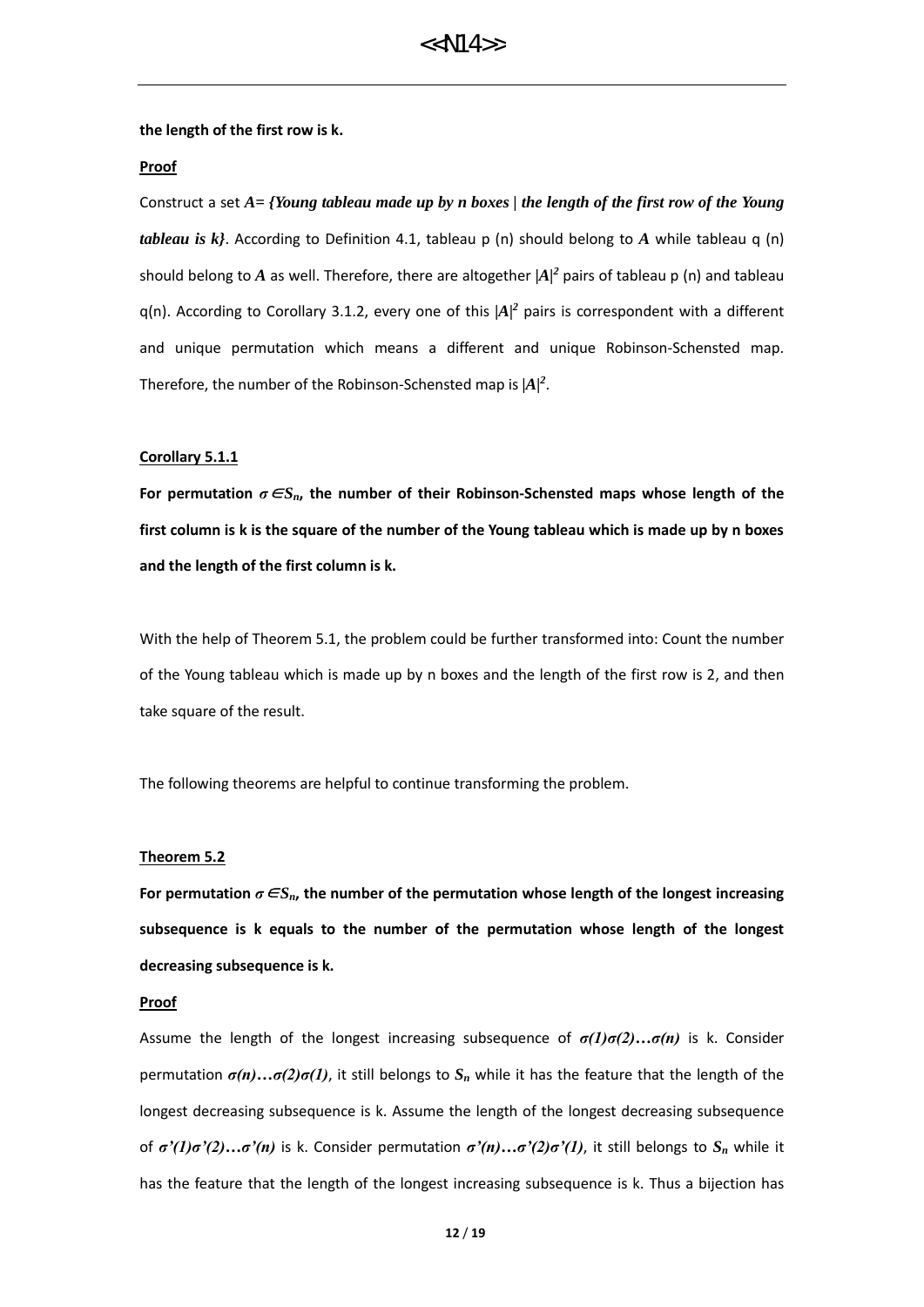been built up between permutations whose length of the longest increasing subsequence is k and permutations whose length of the longest decreasing subsequence is k. Therefore, their numbers are the same.

#### **Theorem 5.3**

**For Young tableau, the number of the tableau whose length of the first row is k equals to the number of the tableau whose length of the first column is k.**

#### **Proof**

Denote the number of the tableau whose length of the first row is k as *X* while the number of the tableau whose length of the first column is k as *Y*. According to Theorem 5.1, the number of the Robinson-Schensted map whose length of the first row is k is  $X^2$ , meanwhile, according to Corollary 5.1.1, the number of the Robinson-Schensted map whose length of the first column is k is *Y 2* . With the help of Theorem 4.1, Theorem 4.2 and Theorem 5.2, the relationship between *X* and *Y* should be  $X^2 = Y^2$ , which is  $X = Y$ .

With the help of Theorem 5.3, the problem could be finally transformed into: Count the number of the Young tableau which is made up by n boxes and the length of the first column is 2(partitions of length 2), and then take square of the result.

### **6 Analysis to the problem transformations**

The purpose of this transformation is that there are two disadvantages when dealing with the problem "Count the number of the Young tableau which is made up by n boxes and the length of the first row is 2, and then take square of the result."

- 1. It is more difficult to prove that Theorem 2.1 holds true for Young diagram which the length of the first row is 2 compare with proving the "partition of length 2" case.
- 2. It is difficult to use Theorem 2.1 to count the number of the Young tableau which is made up by n boxes and the length of the first row is 2. Because the only information those diagrams contain is the length of their first row is 2. The situations of their rest rows are uncertain which means the product of the hook length is uncertain. Therefore it is impossible to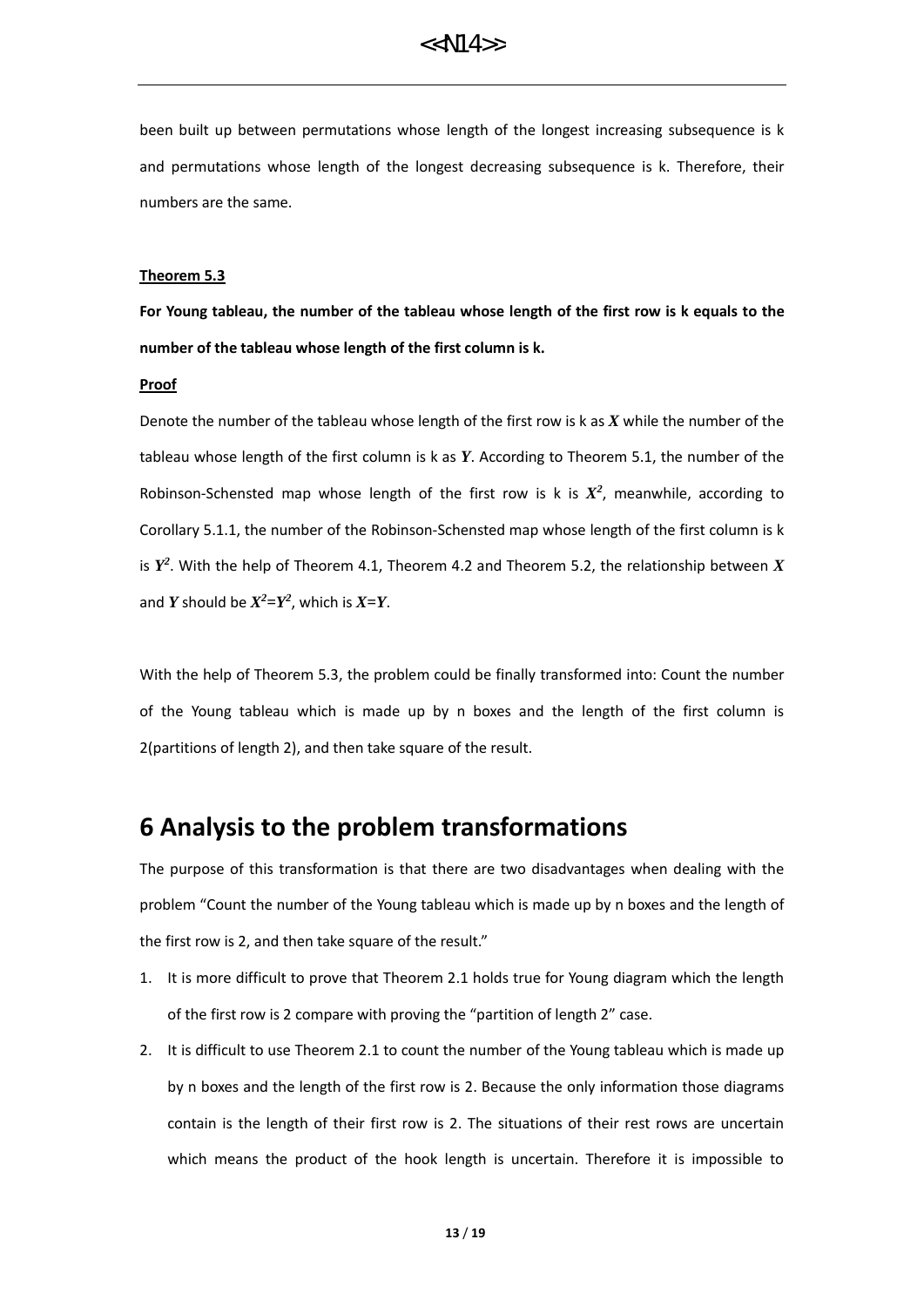develop a general formula of the number of the Young tableau in that shape.

After transforming into the "partitions of length 2" case, those two disadvantages automatically vanish because it is easy to prove that Theorem 2.1 holds true and a general formula of the number of the Young tableau in this shape could be developed.

### **7 Calculations**

Firstly, according to Theorem2.1

$$
\begin{array}{c|c|c|c|c|c|c|c|c} & & & & & & \\ \hline & & & & & & \\ \hline & & & & & & \\ & & & & & & \\ \hline & & & & & & \\ & & & & & & & \\ \end{array}
$$

Where *a* refers to the number of boxes in the first row, *b* refers to the number of boxes in the second row. Hence, *a* and *b* has a relationship: *n=a+b*.

If *n* is even, followings are the ways to divide *n* into the sum of two positive integers: *n=(n-1)+1=(n-2)+2=…=(n/2)+(n/2)*

Because *a* is larger than *b*, so the possible value of *a* could be every integer from  $(n/2)$  to  $(n-1)$ .

If *n* is odd, followings are the ways to divide *n* into the sum of two positive integers: *n=(n-1)+1=(n-2)+2=……(n+1/2)+(n-1/2)*

Because *a* is larger than *b*, so the possible value of *a* could be every integer from  $(n+1/2)$  to  $(n-1)$ . Therefore, the formula appears to be:

$$
\sum_{a \ge \frac{n}{2}}^{n-1} \left( {n \choose a} \times \frac{2a+1-n}{a+1} \right)^2
$$

### **8 Verifications**

When  $n=3$ , apply the formula, the result is 4 which means there are four permutations belong to *S<sup>3</sup>* whose length of the longest increasing subsequence is 2.

It can be discovered that amid all six permutations belong to *S3*, only (2 3), (1 2), (1 2 3) and (1 3 2) have a longest increasing subsequence of length 2.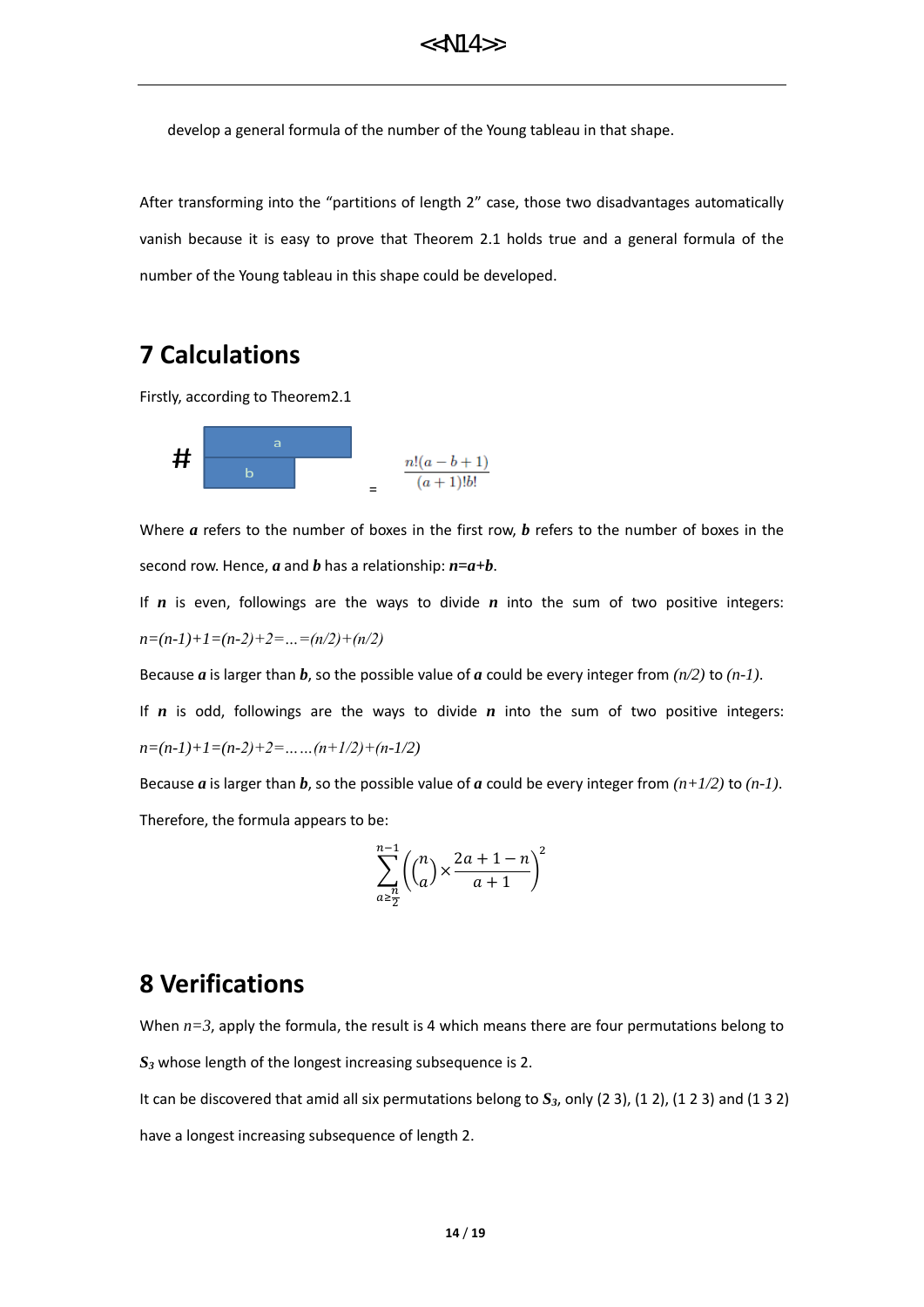When  $n=4$ , apply the formula, the result is 13 which means there are thirteen permutations belong to *S<sup>4</sup>* whose length of the longest increasing subsequence is 2. It can be discovered that amid all twenty four permutations belong to *S4*, only (2 4), (1 4), (1 2 4 3), (1 2 4), (1 3 4 2), (1 3 4), (1 3), (1 3 2 4), (1 4 2), (1 4 3), (1 4 2 3), (1 2)(3 4) and (1 3)(2 4) have a longest increasing subsequence of length 2.

### **9 Extensions**

There could be the next problem: Count the number of permutations of size n with length of the longest increasing subsequence equal to 3.

The main idea of dealing with this problem is the same with dealing with the initial problem. However, there will be more obstacles when length 2 is changed into length 3.

The first obstacle appears at the time when using induction to prove Theorem 2.1 holds true for partitions of length 3. There are more subcases to discuss:

**Subcase 1 There is only one box in the third row of the Young diagram.**

**Subcase 2 The length of the second row and the third row of the Young diagram are the same. Subcase 3 The length of all three rows are the same.**

#### **Subcase 4 Other cases**

The reason for distinguishing subcase 2, subcase 3 and subcase 4 is because their bijection between the (k-1) case and the k case are different. The reason for picking subcase 1 out is because if the only one box in the third row is erased, a case of partitions of length 2 will appear, which is something cannot be computed by the assumption. However, since Theorem 2.1 has been proved to be true for partitions of length 2 case, the hook length formula could be used directly to compute.

The second obstacle appears when trying to divide *n* into the sum of three positive integers. In this case there are two free variables but those two variables are not completely free for they have to share a certain relationship which is the length of second row is no larger than the length of the first row. Therefore, there will be two variables and two " $\Sigma$ " in the final formula.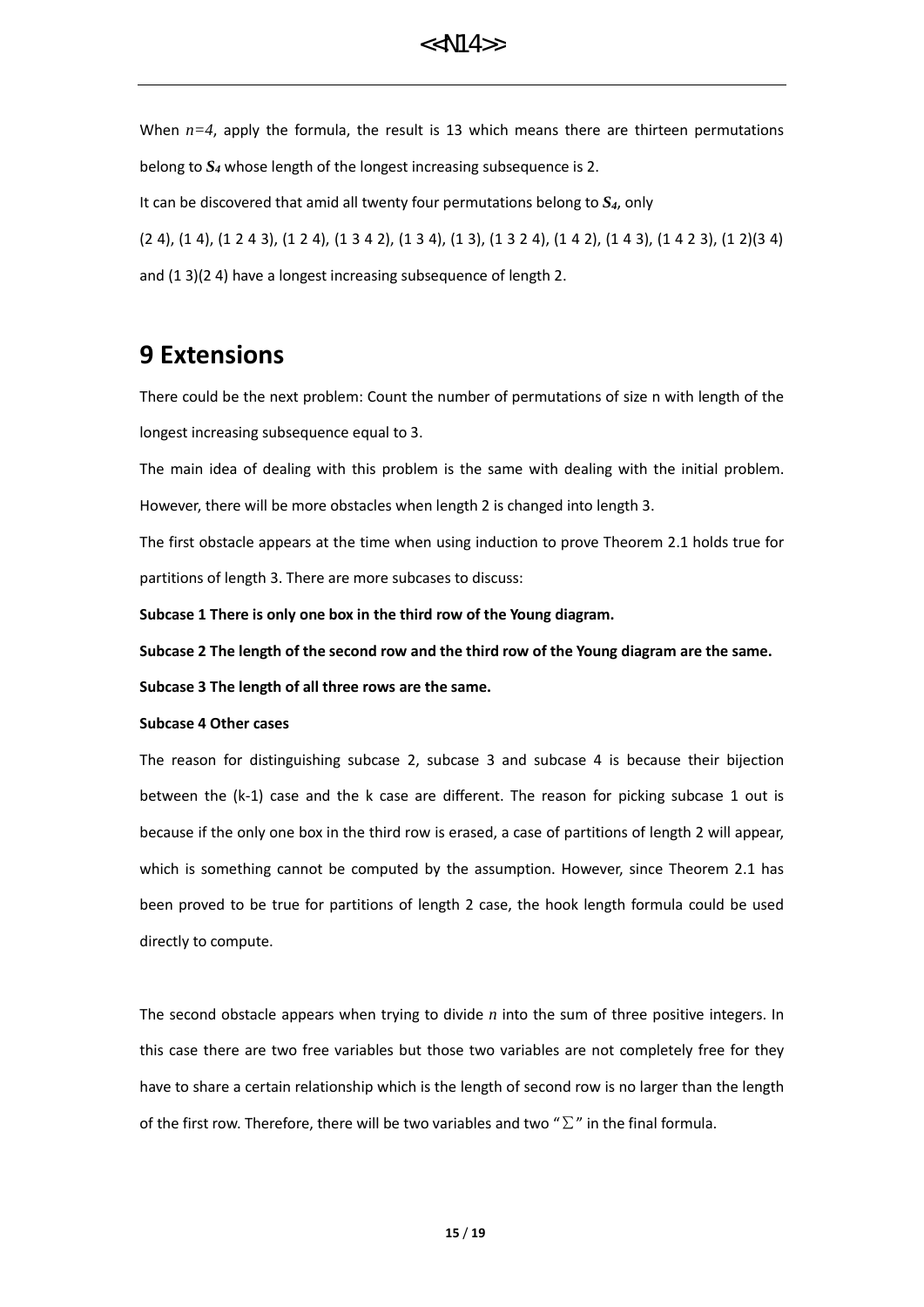The *a* and *b* mentioned shown in the below graph are respectively the length of the first row and the length of the second row.



The result goes like:

$$
\sum_{a \geq \frac{n}{3}}^{n-2} \sum_{b \geq \frac{n-a}{2}}^{\min\{a,(n-a-1)\}} \left( {n \choose b} \times {n-b \choose a} \times \frac{(2a+b-n+2)(a-b+1)(2b+a-n+1)}{(a+1)(a+2)(b+1)} \right)^2
$$

When n=3, apply the formula, the possible value for *a* is 1 while the possible value for *b* is also one. Thus the result appears to be 1. It means that there is only one permutation∈*S<sup>3</sup>* which the length of the longest increasing subsequence is 3. It is obvious to tell that there is only (1)  $\epsilon S_3$ who satisfies this feature.

It is spontaneous to make a step further to study the general case after finishing the above work. The general problem looks like: Count the number of permutations of size n with length of the longest increasing subsequence equal to k where k can be any positive integer. The process of solving this problem is going to be divided into two parts.

Part one is to count the number of Young tableaux which has a partition of length k. Denote  $X_1 + X_2 + ... + X_k = n$ , where  $X_1, X_2, ... X_k$  are all positive integers and they share the relationship: *X1≤X2≤…≤Xk*. In this case, the Young diagram appears to be:

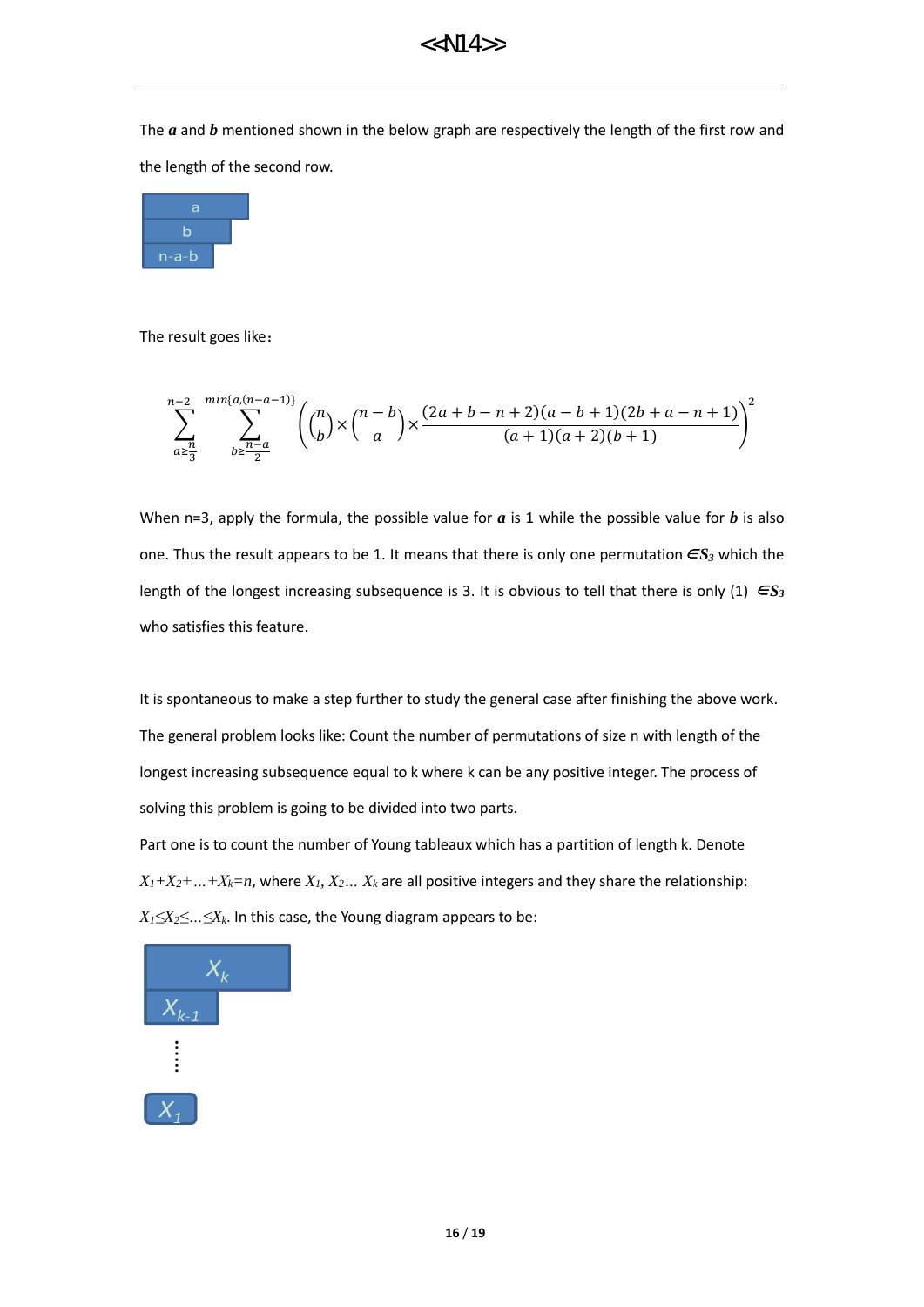The hook length product of the last row is  $(X_1)!$ 

The hook length product of the row right above the last the row is  $\frac{(X_2+1)!}{(X_2-X_1+1)}$ 

Generally, the hook length product of the row of which the length is  $X_i$  is  $\frac{(X_{i+1}(i-1))!}{\prod_{i=1}^{i-1} (X_i - X_{i-1})!}$  $\overline{\prod_{j=1}^{i-1}(X_i-X_j+i-j)}$  $j=1$ 

Therefore, according to Theorem 2.1, the number of Young tableaux in this shape is:

$$
\frac{n!}{\prod_{i=1}^k (X_i + (i-1))!} \times \prod_{1 \le p < q \le k} (X_p - X_q + p - q)
$$

Part two is to decide the possible value of  $X_I, X_2, \ldots, X_k$ . First stabilize  $X_I$ , which means the value of  $X_I$  depends on the value of  $X_2... X_k$ . Consider the possible value of  $X_2$ . Because  $X_2$  is larger than  $X_1$ , therefore the minimum value of  $X_2$  is $\frac{n-(X_3+X_4+\cdots+X_k)}{2}$ . There are cases when $\frac{n-(X_3+X_4+\cdots+X_k)}{2}$  is not an integer so the relationship goes like:  $X_2 \geq \frac{n - (X_3 + X_4 + \dots + X_k)}{2}$  $\frac{X_4 + \cdots + X_k}{2}$ . It is known that  $X_2 \leq X_3$ , meanwhile *X<sup>i</sup>* cannot be so large that it makes *X<sup>1</sup>* less than one. As a result, the maximum value of  $X_2$  should be:  $min\{X_3, (n - X_3 - X_4 - \cdots - X_k - 1)\}.$ 

Generally, Because  $X_i$  is larger than  $X_i, X_2, ... X_{i-l}$ , the minimum value of  $X_i$  is:  $\frac{n-(X_{i+1}+X_{i+2}+...+X_k)}{i}$ , It is known that  $X_i \leq X_{i+1}$ , meanwhile  $X_i$  cannot be so large that it makes some of  $X_1...X_{i-1}$  less than one. Therefore, the maximum value of  $X_i$  is:  $min\{X_{i+1}, (n - i + 1 - X_{i+1} - X_{i+2} - \cdots - X_k)\}.$ 

As a result, the formula for the number of permutations of size n with length of the longest increasing subsequence equal to k appears to be:

$$
\sum_{X_{k\geq \overline{k}}\atop{X_{k\geq \overline{k}}}}^{n-k+1} \cdots \sum_{X_i\geq \frac{n-(X_{i+1}+X_i+2+\cdots+X_k)}{k}}^{min(X_3, (n-X_3-X_4-\cdots-X_k-1))} \cdots \sum_{X_2\geq \frac{n-(X_3+X_4+\cdots+X_k)}{2}}^{min(X_3, (n-X_3-X_4-\cdots-X_k-1))} \Big(\frac{n!}{\prod_{i=1}^k (X_i+(i-1))!} \quad \times \prod_{1\leq p< q\leq k} (X_p-X_q+p-q))^2
$$

Where  $X_1, X_2, \ldots, X_k$  are all positive integers and such that:

*X1+X2+…+Xk=n*, *X1≤X2≤…≤X<sup>k</sup>*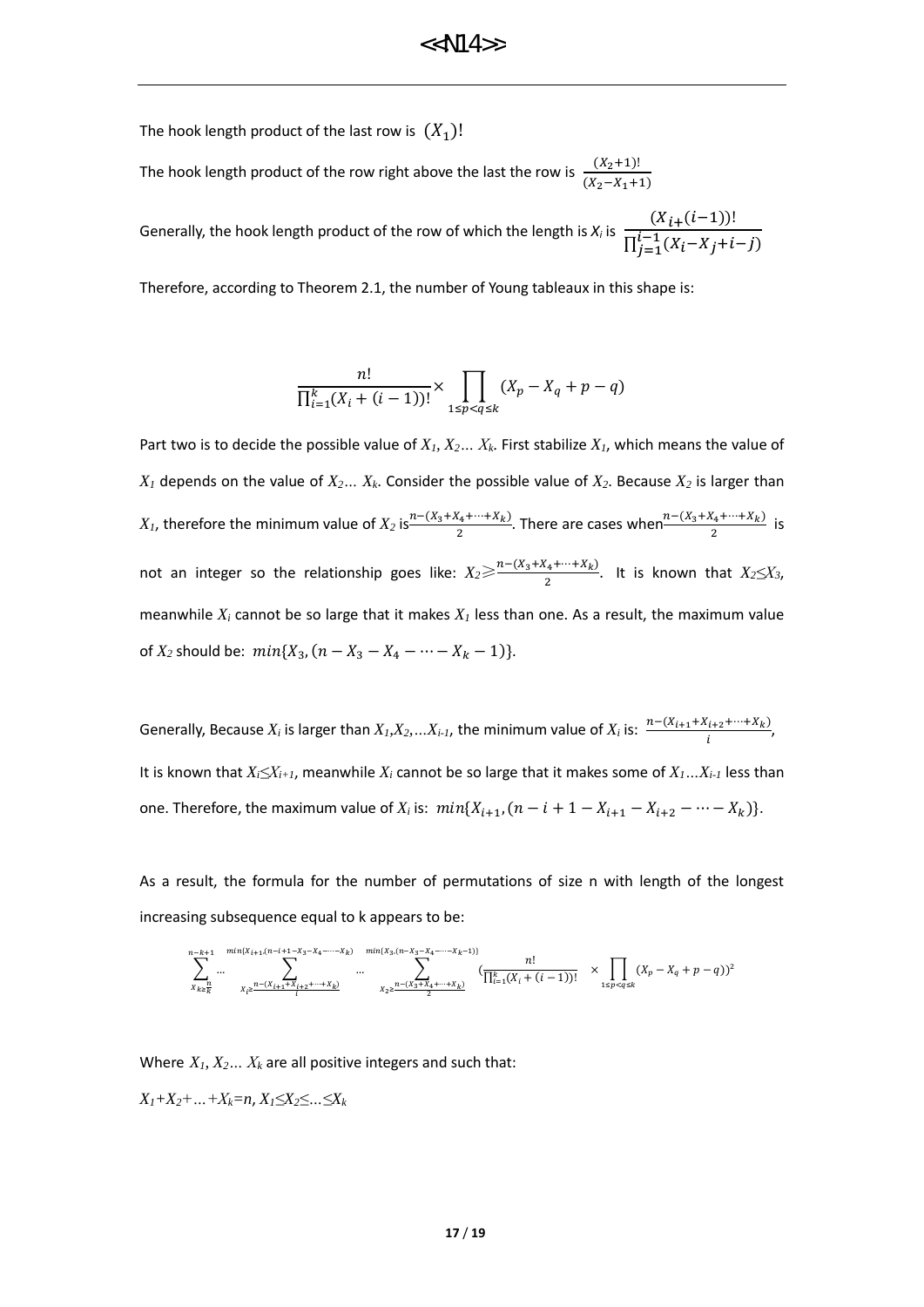### **References**

[1] C. Schensted, Longest increasing and decreasing subsequences, Canadian J. Math. 13 (1961),

179-191.

[2] Simon Rubinstein-Salzedo, Explaining the shape of RSK, (October 18, 2011)